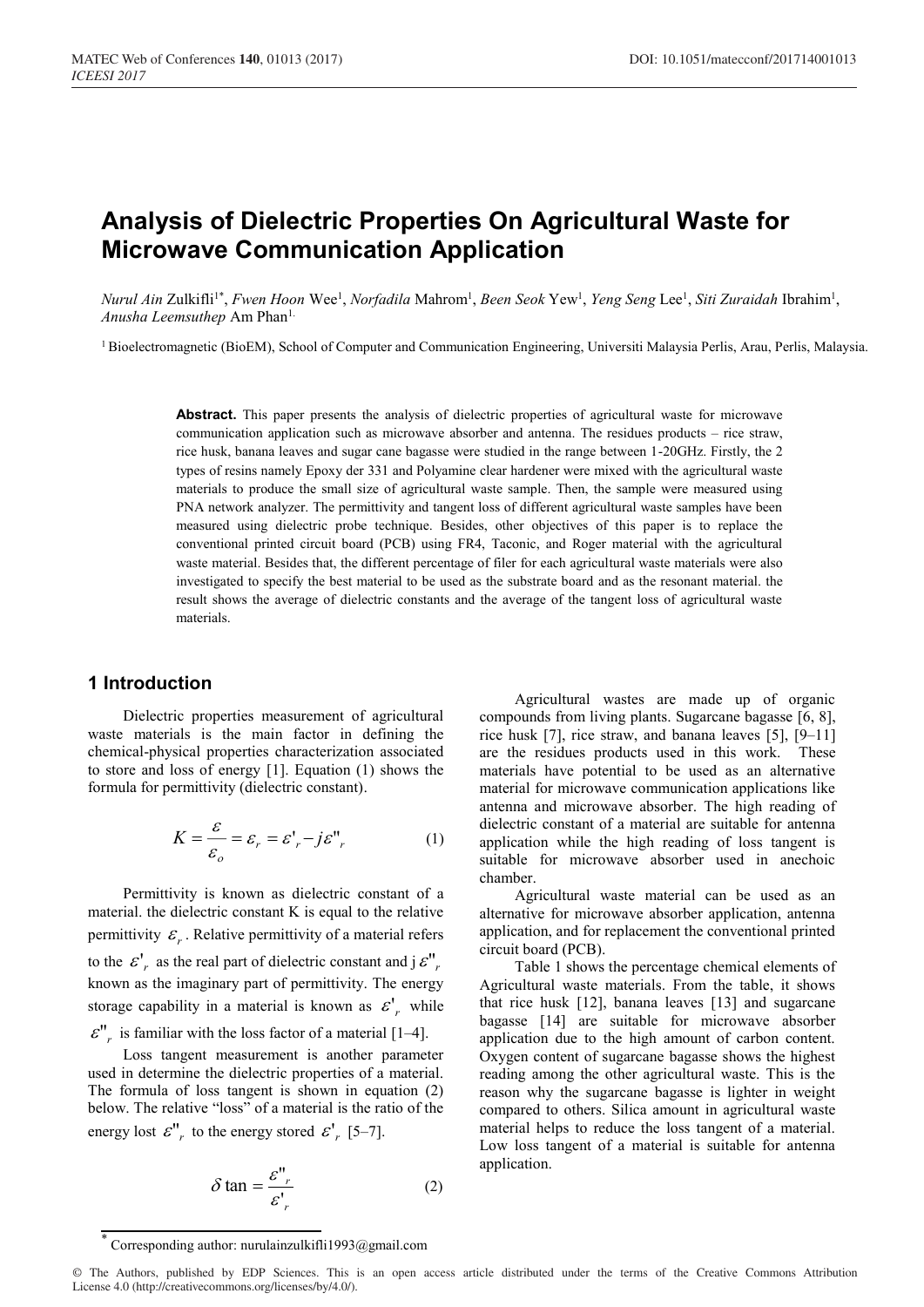|                    | <b>Percentage Elements</b> |                                |                             |  |  |  |
|--------------------|----------------------------|--------------------------------|-----------------------------|--|--|--|
| <b>Elements</b>    | <b>Rice</b><br><b>Husk</b> | <b>Banana</b><br><b>Leaves</b> | Sugarcane<br><b>Bagasse</b> |  |  |  |
| Carbon             | 35.77%                     | 43.5%                          | 17.89%                      |  |  |  |
| Hydrogen           | 5.06%                      | 6.28%                          |                             |  |  |  |
| Nitrogen           | 0.32%                      | 1.31%                          |                             |  |  |  |
| Sulphur            | 0.02%                      | 0.36%                          | 0.07%                       |  |  |  |
| Oxygen             |                            | 41.3%                          | 75.6%                       |  |  |  |
| Silicon<br>dioxide | 22.24%                     |                                |                             |  |  |  |
| Aluminium          |                            |                                | 1.47%                       |  |  |  |
| Silica             |                            |                                | 2.67%                       |  |  |  |
| Phosphorus         |                            |                                | 0.75%                       |  |  |  |
| Potassium          |                            |                                | 0.04%                       |  |  |  |
| Calcium            |                            |                                | 0.58%                       |  |  |  |
| Iron               |                            |                                | 0.4%                        |  |  |  |

**Table 1**. Percentage chemical elements of agricultural waste material

# **2 Method Used**

This project is classified into 5 phases consisting collecting, grinding, mixing, sampling and analysing.



**Fig. 1**. steps of developing the sample of agricultural waste.

Figure 1 shows the steps for this projects. Firstly, the raw material for this project is collected. The agricultural waste that has been chosen are rice husk, rice straw, sugar cane bagasse and banana leaves. Rice husk and rice straw are collected from Kilang Beras BERNAS, Kuala Perlis, Perlis.





(b)





**Fig. 2.** Raw material of agricultural waste. a) rice husk. b) rice straw. c) sugarcane bagasse. d) dried banana leaves

Then, all the raw materials as shown in figure 2 have to grind by using grinder to get small particles. This is to make sure that all the materials can easily stick together with the chemical used. Figure 3 shows the image of grinder.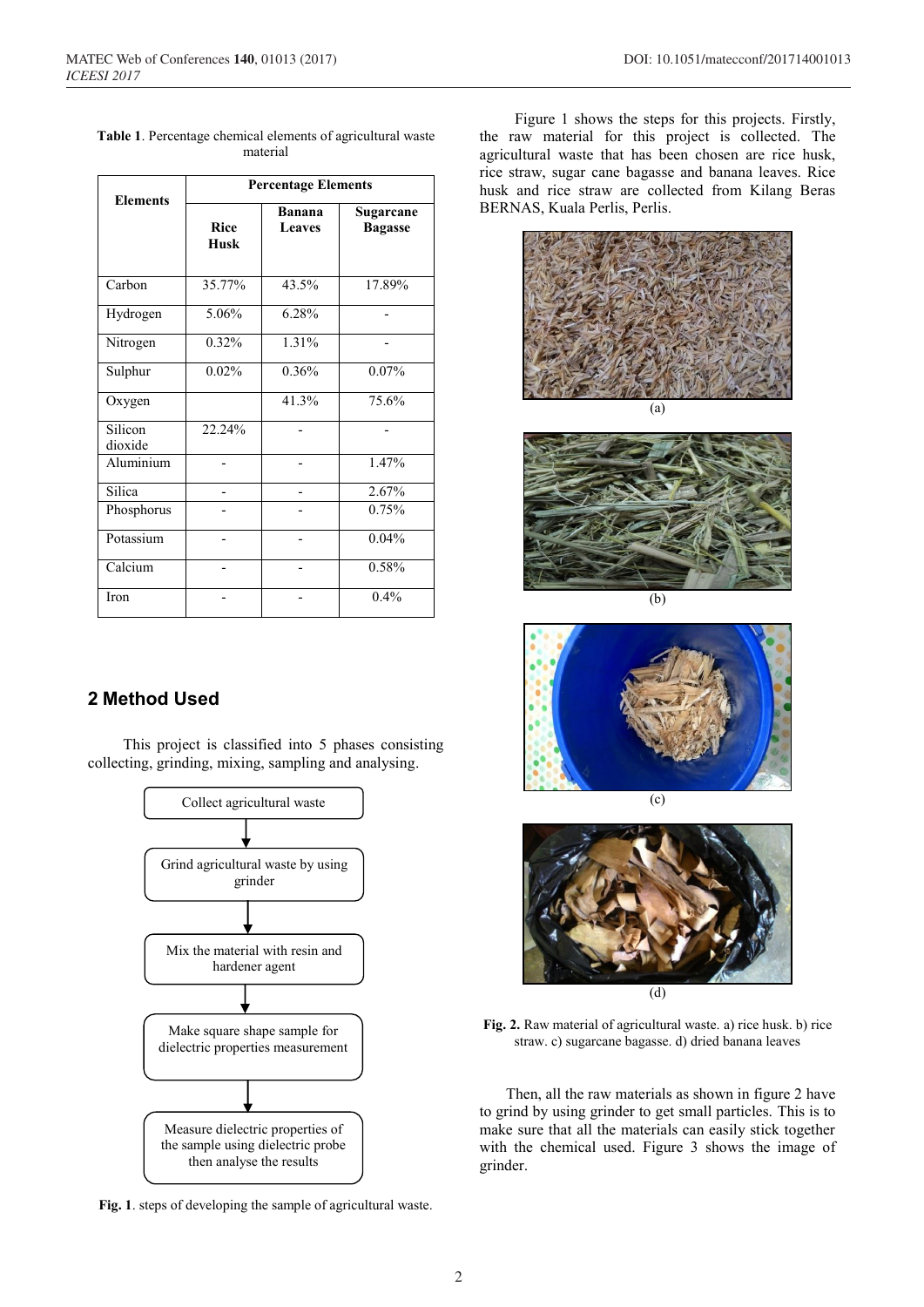

**Fig. 3**. Image of grinder

After that, all the materials were mixed together with the resin namely Epoxy Der 331. Resin is usually used as a glue for bonding the materials. Then to make the sample become solid, Polyamine Clear Hardener is added into the mixture. Five different sample of 10%, 20%, 30%, 40%, and 50% of filler for each materials is needed for this project. The mixture is required to be stirred evenly for more than 5 minutes to avoid air gap. Figure 4 shows the mixture is being stirred by using wood skewer stick. Next, figure 5 shows the mixture is then put in a rectangular mould to get the desired shape. Then, it will be left for two or three days in room temperature to ensure the mixture become hardened.



**Fig. 4**. Mixture is stirred using stick



**Fig. 5**. Rectangular mould

The analysis of dielectric properties will be take place after two days of moulding the mixture. This is to ensure that it is moulded firmly before proceeding to any processes. Figure 6 shows the sample of each agricultural waste material after taken out from the square mould.





**Fig. 6**. Sample of (a) rice straw. (b) rice husk. (c) sugarcane bagasse. (d) banana leaves.

Figure 7 shows the Agilent dielectric probe technique that is used to analyse the dielectric properties of the material. This technique used Agilent Technologies 85070 measurement software. Before measuring the dielectric properties for each material, calibration is needed to avoid the error occurred during the measurement. Figure 8 shows the calibration tools for dielectric probe.



**Fig. 7**. Dielectric probe technique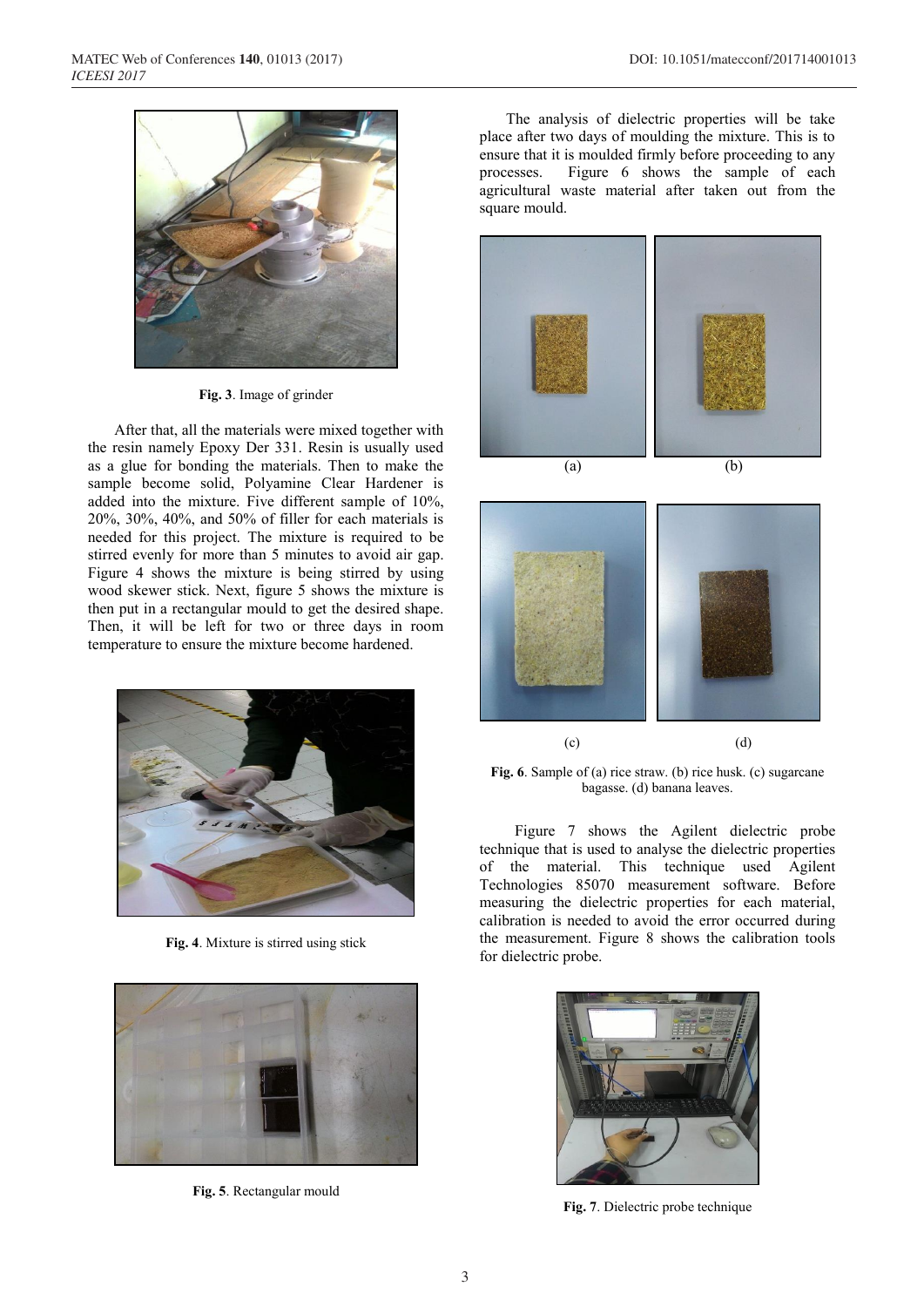

**Fig. 8**. Calibration tools

### **3 Results and Discussion**

Table 2 shows the comparison of dielectric constant between various percentage of rice husk, rice straw, sugarcane bagasse and banana leaves. The reading of dielectric properties is taken by using dielectric probe measurement technique[6]. In addition, table 3 shows the results of loss tangent with percentage 10%, 20%, 30%, 40% and 50% for four different agricultural waste. The overall results indicate that the higher the percentage of filler, the higher reading of dielectric constant and loss tangent. From the table 2 and 3, it shows that banana leaves are the best in term of the results of dielectric properties compared with other three agricultural waste sample. The results of dielectric constant and loss tangent show the unstable reading for rice husk, rice straw, and sugarcane bagasse.

**Table 2**. Average dielectric constant of different material with different percentage of filler.

| <b>Agricultural</b><br>waste | Dielectric constant with different<br>percentage of filler |       |       |       |       |  |
|------------------------------|------------------------------------------------------------|-------|-------|-------|-------|--|
|                              | 10%                                                        | 20%   | 30%   | 40%   | 50%   |  |
| <b>Rice husk</b>             | 3.796                                                      | 3.909 | 3.873 | 4.134 | 3.394 |  |
| <b>Rice straw</b>            | 3.042                                                      | 3.585 | 3.789 | 3.431 | 3.231 |  |
| Sugarcane<br>bagasse         | 3.447                                                      | 3.736 | 3.422 | 3.078 | 2.791 |  |
| <b>Banana</b><br>leaves      | 3.143                                                      | 3.243 | 3.374 | 3.756 | 4.221 |  |

From the results in table 2, it shows that banana leaves with 50% of filler has the highest reading of dielectric constant. Hence, this result is suitable for antenna application. Furthermore, the overall analysis with 10% of filler for different agricultural waste material shows the reading of loss tangent is less than 0.1. This results are acceptable for antenna application due to the low loss tangent and high reading of dielectric constant. The general reading of 40% of filler for loss tangent for different agricultural waste is high compared with other percentage. Since the reading of loss tangent is high, so that the sample of different agricultural waste sample for 40% of filler has potential to be used as an alternative material for microwave absorber application. Microwave absorber application is used in Radio Frequency (RF) anechoic chamber.

| Table 3. Average loss tangent of different material with |  |
|----------------------------------------------------------|--|
| different percentage of filler.                          |  |

| <b>Agricultural</b><br>waste | Loss tangent with different percentage of<br>filler |       |       |       |       |  |  |
|------------------------------|-----------------------------------------------------|-------|-------|-------|-------|--|--|
|                              | 10%                                                 | 20%   | 30%   | 40%   | 50%   |  |  |
| <b>Rice husk</b>             | 0.099                                               | 0.107 | 0.112 | 0.137 | 0.133 |  |  |
| <b>Rice straw</b>            | 0.086                                               | 0.107 | 0.121 | 0.139 | 0.119 |  |  |
| Sugarcane<br>bagasse         | 0.094                                               | 0.105 | 0.125 | 0.135 | 0.129 |  |  |
| <b>Banana</b><br>leaves      | 0.095                                               | 0.103 | 0.114 | 0.132 | 0.149 |  |  |

## **4 Conclusion**

The investigation showed that different percentage of filler will give the different dielectric constant and different tangent loss performance. The variety type of agricultural waste material also brings it to different dielectric properties performance. Besides that, the high reading of dielectric constant is suitable for antenna application while the high reading of loss tangent is acceptable for microwave absorber application. The cost of the microwave absorber and other microwave communication application can be reduced by using agricultural waste as the main materials. This agricultural waste material is cheaper compared to the conventional materials. The existing materials for high frequency is expensive and not guarantee its performance and effectiveness. Lastly, the main material